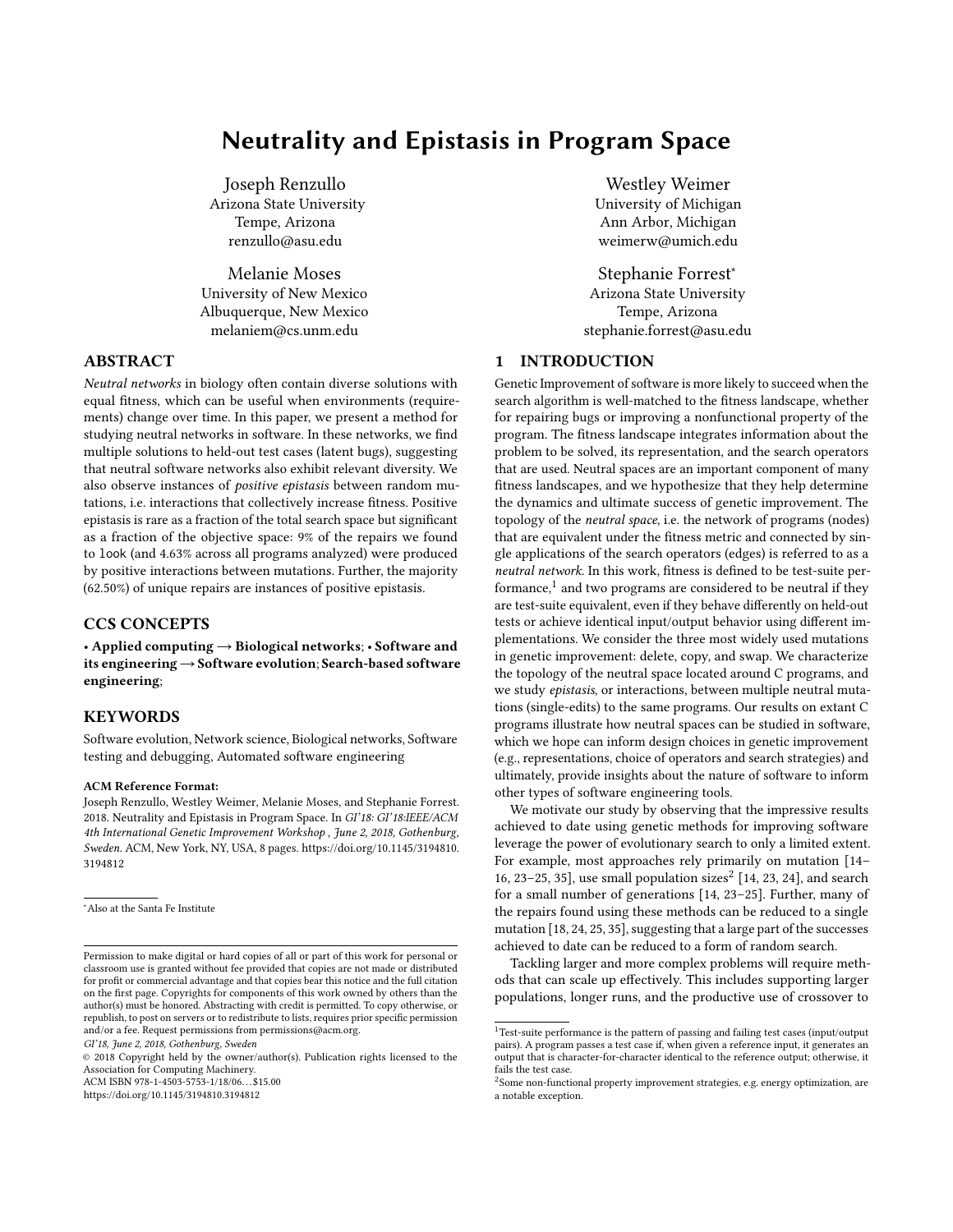combine promising partial solutions and advantageous traits which have evolved independently in the population. In addition, we may need to consider more carefully where and when mutations are applied. For example, in biology, different mutation rates have evolved in different types of organisms, and mutation rates can vary widely even within a single chromosome [\[17\]](#page-7-8) or at different times, as in affinity maturation when mutation rates are increased by up to five orders of magnitude. Baudry's work [\[2,](#page-7-9) [6\]](#page-7-10) suggests that both targeting specific locations and varying mutation rates could be advantageous in genetic improvement.

How should we scale up current methods in genetic improvement to tackle much larger codebases and more complex repairs? What is the best way to navigate fitness plateaus (a.k.a. neutral networks), which are common when test cases are used as fitness functions? What portion of a fitness landscape is made up of this plateau? Does this portion change, along with mutational robustness, as we move away from the original program by iterated mutation? Are there more or better repairs near the original program? Or farther away in program-space? How do edits interact, as they accumulate? These motivating questions are not answered here, but in this paper we show how they can be investigated by adapting techniques from evolutionary biology, and we provide preliminary evidence that these methods are fruitful when applied to example programs.

In Section [2](#page-1-0) we discuss a framework for the methods we develop, which draws on results in the field of evolutionary biology. In Section [3](#page-1-1) we apply some of these results, demonstrate a method for building a neutral network for a computer program, and briefly discuss characteristics of interest. In Section [4](#page-3-0) we consider the problem of interacting mutations (a.k.a. higher order mutants). We find that although rare, positive epistasis comprises a significant fraction (9%) of discovered repairs to a latent bug (characterized by a held-out test case). Positive epistasis is also responsible for the majority (62.50%) of unique repairs. We conclude by considering why these methods translate between fields, and how they may be applied in the future.

## <span id="page-1-0"></span>2 BACKGROUND

We briefly summarize relevant results from the domain of evolutionary biology. Biologists hypothesize that natural selection leverages neutral networks to evolve a greater diversity of solutions than would be possible otherwise. We hypothesize that software has acquired some of the same properties that biologists have discovered in organic systems, particularly those that enhance evolvability. We consider whether neutral networks in software can be used to improve existing techniques in genetic improvement - especially in discovering repairs to complex bugs.

## 2.1 Biological Neutral Networks

Underlying all biological distributed algorithms is the design process that produced them—evolution by natural selection. Evolution has produced many compelling examples of distributed biological computation, including the social insects, brains, immune systems, quorum sensing among microbes, and flocking and herding behaviors among animals. We are interested in evolution as a distributed search process and how it uses neutral networks to produce complexity.

Genetic variants that have the same fitness are referred to as neutral, and a neutral network is a set of equal-fitness individuals related by single mutations. Neutral networks help a population of independent individuals manage the exploration vs. exploitation trade-off, a problem faced by any population-based search. Previous work argues that the topology of neutral networks is key to a population's ability to find high-fitness innovations (exploration) [\[34\]](#page-7-11), while preserving already-discovered innovations (exploitation), and that neutrality and robustness are key to evolution [\[12,](#page-7-12) [13\]](#page-7-13). In a sense, it is safe for a population to search by spreading out over a neutral network: each member of the population maintains its fitness (because each is neutral) while collectively diversifying the population's genome. This makes it more likely that small mutations will lead to novelty.

Neutral mutations indicate a type of robustness in the sense that the mutation is a change that does not affect fitness. The interplay between robustness and evolution has been studied extensively in biology [\[19,](#page-7-14) [26,](#page-7-15) [34\]](#page-7-11), producing many theoretical models, e.g., [\[5\]](#page-7-16), and an increasing body of experimental results, e.g., [\[32\]](#page-7-17). It has been found, e.g. in [\[1\]](#page-7-18) that large, connected neutral networks are prevalent in the regulatory gene binding sites of multiple species.

To summarize, neutral networks allow evolution to maintain fit phenotypes (external appearance and behavior) while exploring a large genetic search space. In this paper we study neutral networks in a computational context. Specifically, we analyze neutral networks in example computer programs, relate their structure to neutral networks observed in biology, and conjecture that software is evolvable, at least in part, because neutral networks enable stochastic search methods to search for useful innovations (e.g., bug repairs) without damaging existing functionality.

## 2.2 Mutational Robustness

In biology, mutational robustness refers to an organism's ability to preserve its phenotype in the face of internal genetic mutations [\[34\]](#page-7-11). We define mutational robustness in software to be the percentage of random mutations to a working program that leaves its behavior unchanged on the program's test suite.

Earlier work showed that mutational robustness is high (> 30%) [\[30\]](#page-7-19) in a corpus of open-source programs, ranging from small, compact sorting programs to large, open-source implementations. Other authors have confirmed these findings in similar contexts, using similar methods, e.g. [\[2,](#page-7-9) [3,](#page-7-20) [9,](#page-7-21) [33\]](#page-7-22). We extend this earlier work to consider the topology of the network formed by these neutral mutations in an example program and find that repairs for bugs (innovations) are clustered in different regions of the network corresponding to different ways of repairing the same bug. We observe that the software neutral network resembles the topology predicted be most amenable to finding innovations in biology [\[5\]](#page-7-16).

# <span id="page-1-1"></span>3 SOFTWARE NEUTRALITY

When a random mutation is applied to a working program, we say that the mutation is *neutral* if the mutation does not change the behavior of the program on its test suite. This is similar to, but not the same as, the notion of an equivalent mutant from mutation testing [\[30\]](#page-7-19). In mutation testing [\[8,](#page-7-23) [10,](#page-7-24) [28\]](#page-7-25), the goal is to use mutated programs as checks on the completeness and coverage of a test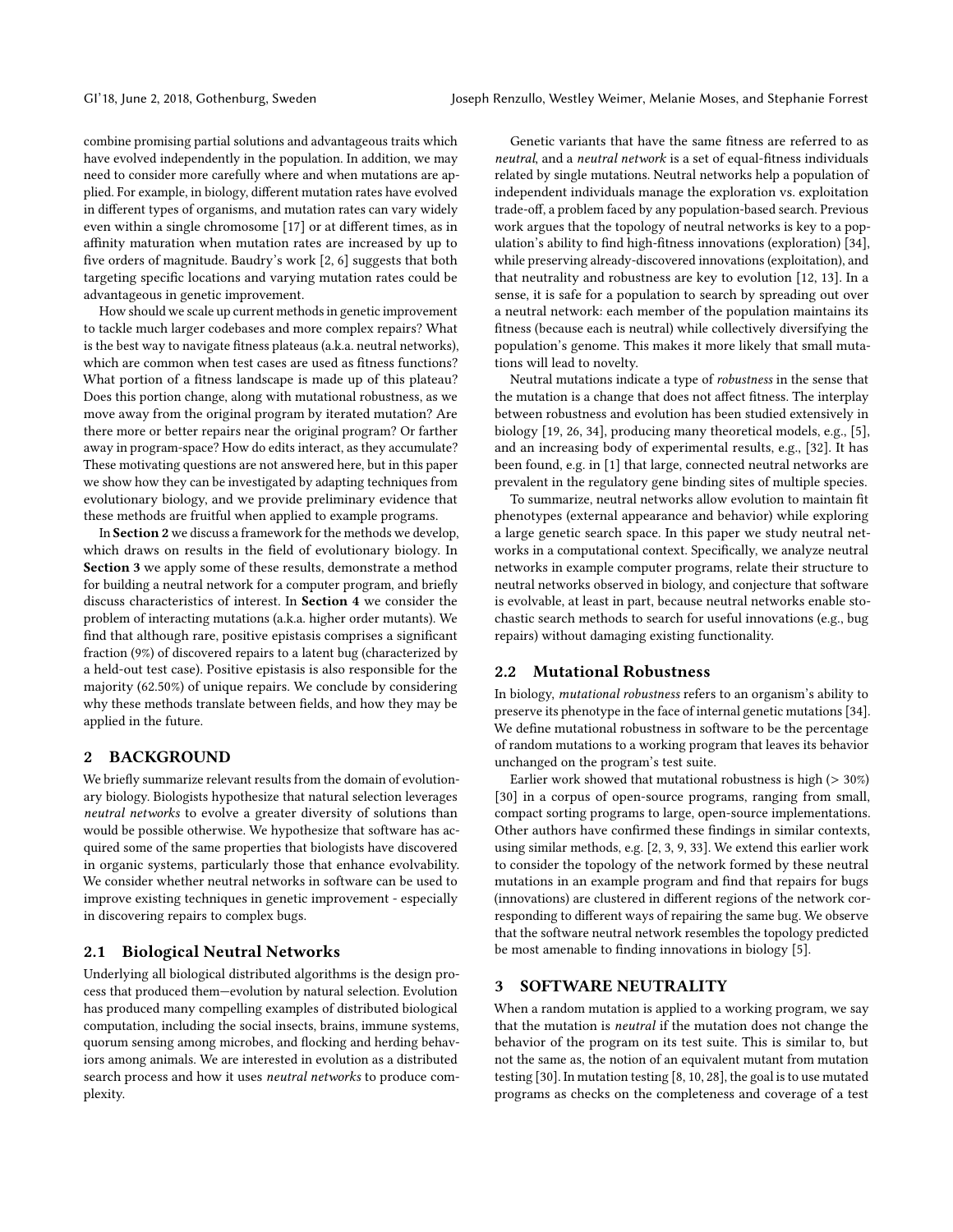

Figure 1: (a): Illustration of the trade-off between mutational robustness and evolvability (reproduced from Figure 3 in [\[5\]](#page-7-16)). (b): Example neutral network of the computer program look. Each node represents a program variant that is two neutral edits away from the original program. In (a), individuals that are neutral to one another are colored green, and other phenotypes are represented by yellow, orange, and red; nodes are connected by an edge if they are a single mutation apart. A population can span a neutral network like the one in the center panel of (a) without loss of fitness so that it can discover potentiallybeneficial innovations that are adjacent to different nodes in the neutral network. This is not possible in the left panel of (a). While there are innovations adjacent to some neutral mutations, there is no network to allow the population to get from one neutral mutation to another. In the right panel of (a), all single-edit mutations exist only in the space close to the current genotype and therefore can not explore to find innovations far from that genotype. A neutral network can create a space in which it is safe to search for innovations if it is of the type in the center panel of (a). In (b) we visualize the neutral network of Ultrix look, noting the striking resemblance to the high robustness/high innovation illustration in panel (a).

suite, on the assumption that random mutations should change program behavior. Here, we use test-suite equivalence as a metric of program fitness, and search for mutations which do not change the behavior of the program on the test suite. In mutation testing, semantically-distinct mutants which are not distinguished by test cases indicate a problem to be fixed: either a gap in the test suite or a problem in the program itself; in our work, these mutants are studied as potential avenues of program diversification and improvement.

We refer to positive and negative tests with respect to the original program—tests that a program passes are positive, and those that it does not pass are negative. We begin with source-level C programs, translate them into the corresponding abstract syntax tree (AST) and apply mutations at this level. Each node in the AST represents a complete C statement, and the mutations therefore manipulate complete statements, sometimes atomic and sometimes compound. Following previous work, e.g. [\[14\]](#page-7-1), our experiments use three different kinds of mutations:

- Delete deletes a randomly selected node (and its subtree if one exists) from the AST.
- Copy selects a random node (and its subtree if one exists) in the AST and copies it to another random location.
- Swap selects two random nodes (and their subtrees if they exist) in the AST and exchanges their positions.

We require that mutations be applied only to parts of the AST that are executed by at least one test case.

We consider an example neutral network for the look utility, a small dictionary lookup program included in many Linux distributions. This example has a latent bug (one untested by the test suite). We generate variants of look by applying single mutations, one at a time, to a source program, and iterating according to Algorithm 1. We allow for the possibility that the program has been improved (i.e. a previously-failing test case may now pass), but any variants that break functionality from the original program (fail positive tests) are discarded, and we continue generating candidate variants until reaching the target number described in Algorithm 1.

| <b>Algorithm 1</b> Generate Variants                                                                                                       |
|--------------------------------------------------------------------------------------------------------------------------------------------|
| 1: Let $k=5$ , $g=10$ , $\alpha = \frac{2}{3}$ , and $\beta = 1 - \alpha$ .                                                                |
| 2: for 1 to $g$ do                                                                                                                         |
| select k nodes at the edge of the graph<br>3:                                                                                              |
| for all selected nodes do<br>4:                                                                                                            |
| apply single mutations to generate <i>n</i> children of this node,<br>5:                                                                   |
|                                                                                                                                            |
| s.t. $p(\text{copy}) = \alpha$ , $p(\text{delete}) = \beta$ ,<br>and $\forall_{i \in [0,4]} : p(n = 2^i) \propto \frac{1}{\log_2 2^{i+1}}$ |
| end for<br>6:                                                                                                                              |
| $7:$ end for                                                                                                                               |
|                                                                                                                                            |

Because the neutral network of a computer program is, in principle, infinite, we sample a region near the original program to elucidate the most relevant structure. Figure [2](#page-3-1) shows the results of Algorithm 1, which produced a graph of 201 nodes representing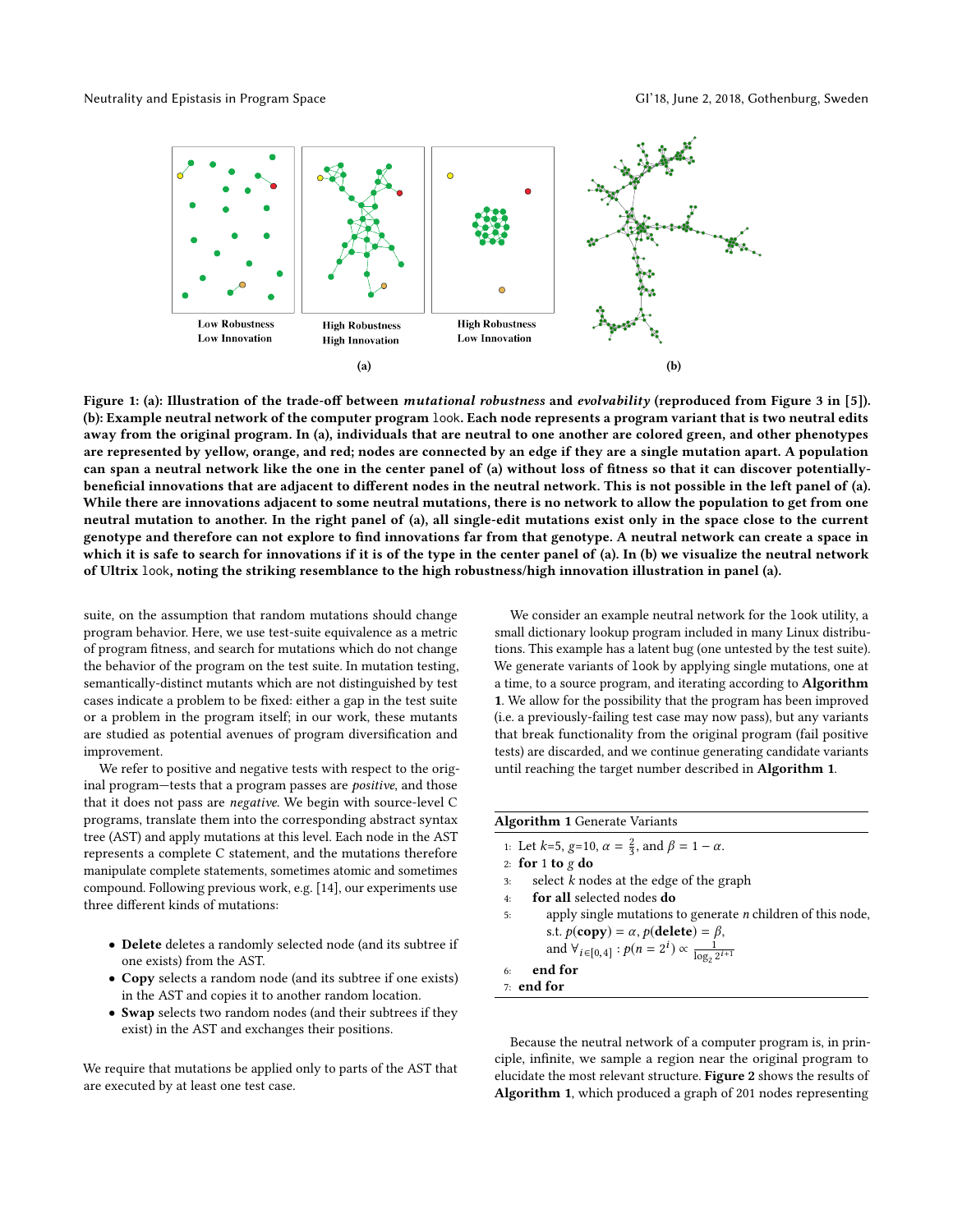<span id="page-3-1"></span>

Figure 2: A neutral network of 201 variants of the look utility. Each node in this graph represents a mutated variant of look. The original program is shown in black. All of the variants depicted pass all of the positive test cases (they retain all originally-tested functionality). Gray nodes are variants which exhibit the exact same behavior on the test suite as the original program. Some variants additionally pass a negative test case which fails for the original program (i.e., they repair a defect)—these are represented by colored nodes. Nodes in the graph which share a color fix the defect in the same way.

200 mutations and the original program (shown in black). $3$  The colored nodes of the graph represent variants that repair the defect in the original program. In Figure [2](#page-3-1), a unique color is assigned to each mutation responsible for repairing the defect. By exploring the region close to the original program, we find diverse mutations which repair the defect, and observe that repaired programs are located in clusters in program-space.

These results demonstrate the existence and traversability of neutral networks in software. Crucially, they show the feasibility of making single edits, iteratively, which maintain working parts of the program while finding repairs to latent bugs. This leaves open the question of how the edits we have already added to the program interact with one another; we explore this topic in the next section. Understanding the extent and topology of neutral space may suggest new methods for finding repairs. For example, it may

GI'18, June 2, 2018, Gothenburg, Sweden Joseph Renzullo, Westley Weimer, Melanie Moses, and Stephanie Forrest

suggest better operators and search protocols tuned to the problem domain, thereby lowering the bar for repairing complex bugs.

## <span id="page-3-0"></span>4 EPISTASIS IN SOFTWARE

Epistasis (interactions between genes or mutations, see Definition 4.1) is known to exist in evolved biological systems. It can be a large component of the fitness contribution of a gene and thereby affect which mutations spread through a population. As far as we are aware, epistasis has not been explicitly characterized for bug repair, though some prior work [\[4\]](#page-7-26) exists for energy optimization. The prevailing view in Genetic Improvement is that mutation-based methods work well for finding repairs that require single-edit patches, and rarely find multi-edit patches. With this in mind, this paper explores the prevalence of 2-edit epistasis for the domain of bug repair in example programs.

We aim to distinguish cases of epistatic interaction parallel to those described in theoretical biology. The prevalence and utility of interactions between single mutations can inform the strategies used to explore neutral networks in software. For instance, if positive interactions between neutral edits are common (i.e. those that provide more than an additive fitness improvement), then it may be optimal to search by combining large numbers of edits previously identified, individually, as neutral [\[11\]](#page-7-27). Additionally, if the types of repairs found by interacting mutations are different from the types found by single mutations, then strategies which harness epistasis may provide a better diversity of solutions than strategies which do not. We demonstrate our approach on example programs, and characterize the prevalence of epistasis in local regions around them.

First, we generate a population of single-edit mutations, and evaluate these for neutrality. Next, we generate combinations of these edits and reevaluate the test suite. By comparing the doublemutants to the single-mutants and the original program, we can measure the interactions. Positive epistasis occurs when two mutations that are neutral or deleterious on their own are advantageous when combined, e.g. the whole is greater than the sum of the parts. Negative epistasis is also possible, when mutations interact to weaken functionality of the program that neither on its own damages. An even stronger form of negative epistasis occurs when a combination of individually-safe mutations leads to a program that does not compile. We use the following definition of epistasis, which parallels magnitude epistasis in theoretical biology [\[1\]](#page-7-18).

#### Definition 4.1. Epistasis

Let *i* and *j* be individual mutations and let *P* be a program.  $P_{ij}$ denotes  $P$  with mutations  $i$  and  $j$  applied to it. Let  $f(P)$  return the fitness of program P less the fitness of the original program. Then:

if 
$$
f(P_{ij}) > f(P_i)
$$
 and  $f(P_{ij}) > f(P_j)$ :  
\nEpistasis $(P_{ij}) = \text{Positive}$   
\nif  $f(P_{ij}) < f(P_i)$  and  $f(P_{ij}) < f(P_j)$ :  
\nEpistasis $(P_{ij}) = \text{Negative}$ 

#### 4.1 Epistasis in look

Table [1](#page-4-0) summarizes data for 20,200 mutated copies of look, across 4 independent, random samples. To generate each sample, we selected

<span id="page-3-2"></span><sup>&</sup>lt;sup>3</sup>Note: The algorithm used for this experiment, reported in Figure [2](#page-3-1), allows only for copy and delete operators - all other experiments reported in this paper also include swap.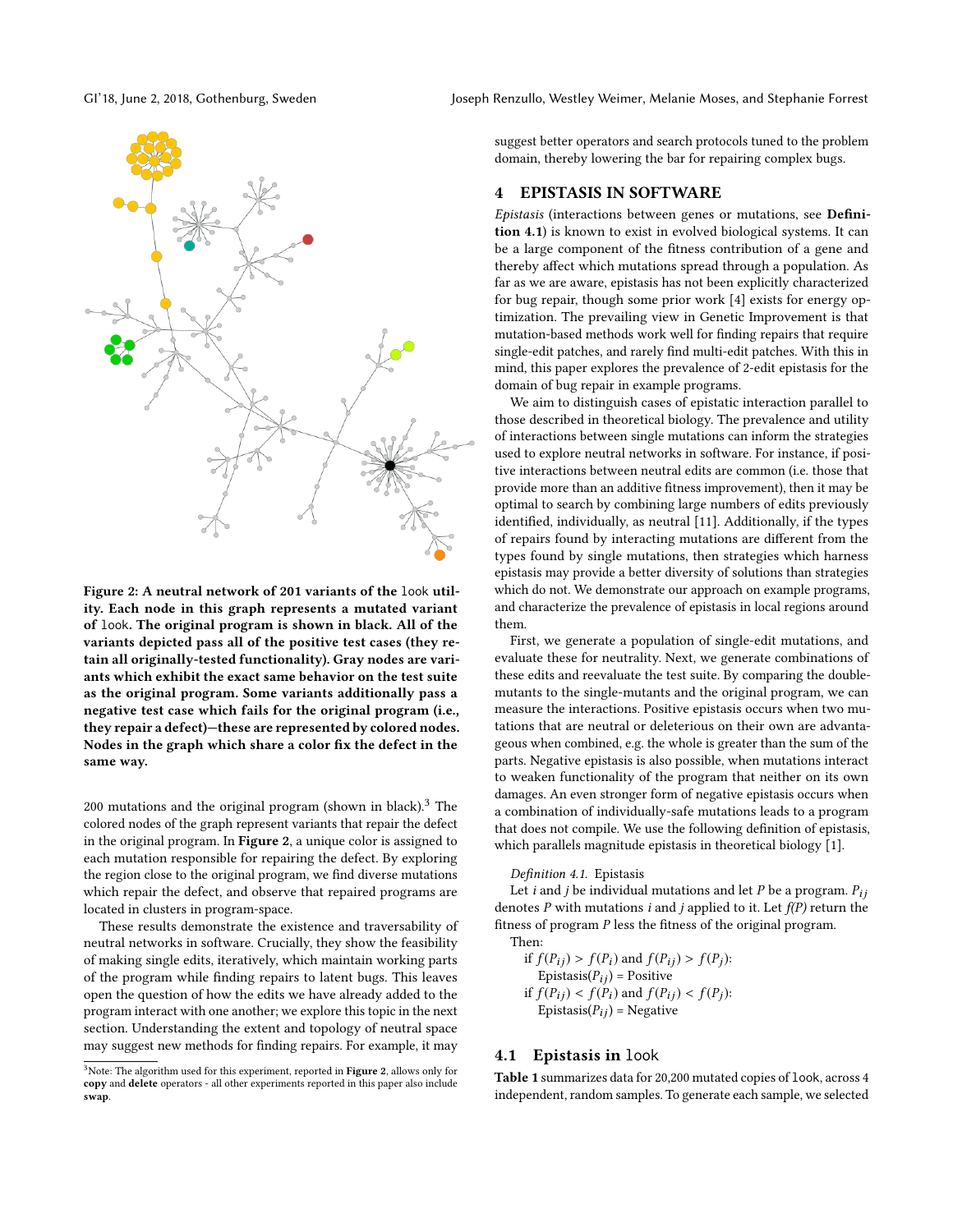<span id="page-4-0"></span>

|                    | Sample 1 |      | Sample 2 Sample 3 Sample 4 |          | <b>Average Percent</b> |
|--------------------|----------|------|----------------------------|----------|------------------------|
| Does not compile   | 3901     | 3547 | 4304                       | 2794     | 72.01%                 |
| Not Neutral        | 530      | 511  | 375                        | 581      | 9.89%                  |
| Neutral            | 591      | 987  | 339                        | 1618     | 17.50%                 |
| Repair             | 28       | 5    | 32                         | 57       | 0.60%                  |
| Positive Epistasis | 3        | 5    | 3                          | $\Omega$ | 0.05%                  |
| Negative Epistasis |          | 3    |                            | 6        | 0.05%                  |

Table 1: Summary results for four samples, totaling 20,200 mutations to look (columns Sample 1 to Sample 4). Average percent is the percent of total mutations that fall into each of the categories. The interactions described as positive epistasis and negative epistasis are segmented from the table in order to indicate that these are labels applied to programs already counted in the section of the table above. Each sample has 5,050 mutants.

10 AST nodes<sup>[4](#page-4-1)</sup> from the part of the program covered by the test suite, uniformly at random and without replacement. To investigate epistasis across all edits, we do not discard non-neutral variants.<sup>[5](#page-4-2)</sup> Next, we generate all possible edits to these AST nodes using copy, delete, and swap. This leads to a set of 100 single-edit mutations (10 delete, 45 append, and 45 swap). These edits were tested individually, and in all possible two-edit combinations. The small size of the look program enables us to perform this exhaustive study which covers a meaningful portion of the higher-order mutants.

We find evidence of both positive and negative epistatic interaction between mutations, though these are rare relative to noninteracting pairs. Table 1 shows variation across samples in the relative prevalence of edits with different fitness values. The percentage of neutral mutations varies widely between samples. This is due to the particular random combination of AST nodes which were used to construct the sample. However, we find evidence of negative epistasis in every sample, and evidence of positive epistasis in all but sample 4.

This experiment shows high variability in the proportion of edits that do not compile, that are / are not neutral, and that are repairs. This is consistent with previous findings on differential robustness by statement type [\[2,](#page-7-9) [6\]](#page-7-10), but the source of the variance in our data is not immediately apparent.

In this experiment, positive epistasis was observed only when edits combined to repair the latent bug, while still passing the test suite. Out of the 11 instances of positive epistatic interaction in Table 1, 7 combined a neutral edit with an edit that compiled but was deleterious on its own. The other 4 instances of positive epistasis were combinations of two edits which were individually neutral but collectively constituted a repair.

All 11 repairs modified the same two regions of code with one edit each, although they did so in two different ways. 8 of the repairs inserted or swapped a return statement into a region of code not normally executed - these edits were neutral. The second edit in these 8 cases changed the control flow of the program so that it hit this return when fed the buggy input; these were not always neutral edits, on their own. The remaining 3 repairs were a combination

#### Listing 1: Example Repair

```
594 bot = 0L;
595 -- fseek(dfile, 0L, 2);
596 top = ftell(dfile);
597 while (1) { ... }
...
...
...
710 else {
...
717 tmp_{---}0 = tmp;
718 ++ return (tmp___1);
719 }
```
The code excerpt above contains two edits to look that interact. When the program is fed a malformed input, the edit to line 595 changes the control flow of the program, causing the program to execute the return added by the edit to line 718 and exit. Without both of these edits, the program instead experiences a segmentation fault on the buggy input. The pair of edits repairs the bug.

of two edits that both changed control flow, in such a way that the program exited when given the buggy input because it hit an already-existing return statement.

Listing 1 gives an example of positive epistasis in look. The edit to line 595 removes a function call; this modifies the flow of the program, because the variable  $top$  in the next line takes on a new value. On its own, this edit is not neutral - it breaks existing functionality in the program and some previously-passing tests now fail. The edit to line 718 inserts a return statement in a branch of code that is normally not executed at all. On its own, this edit is neutral - the behavior of the program on the test cases is unchanged. Taken together, the change to line 595 causes the return to be hit in line 718, and the program exits when given the buggy input, causing it to pass all of the test suite.

<span id="page-4-1"></span><sup>4</sup>Ultrix look has exactly 100 AST nodes that are covered by test cases, so this is 10% of the possible AST nodes that could be mutated.

<span id="page-4-2"></span><sup>&</sup>lt;sup>5</sup>This departs from previous work, which typically discards mutations that cause the program not to compile. It is also distinct from our own previous work, which discards non-neutral mutations, e.g. those that break previously-passing tests.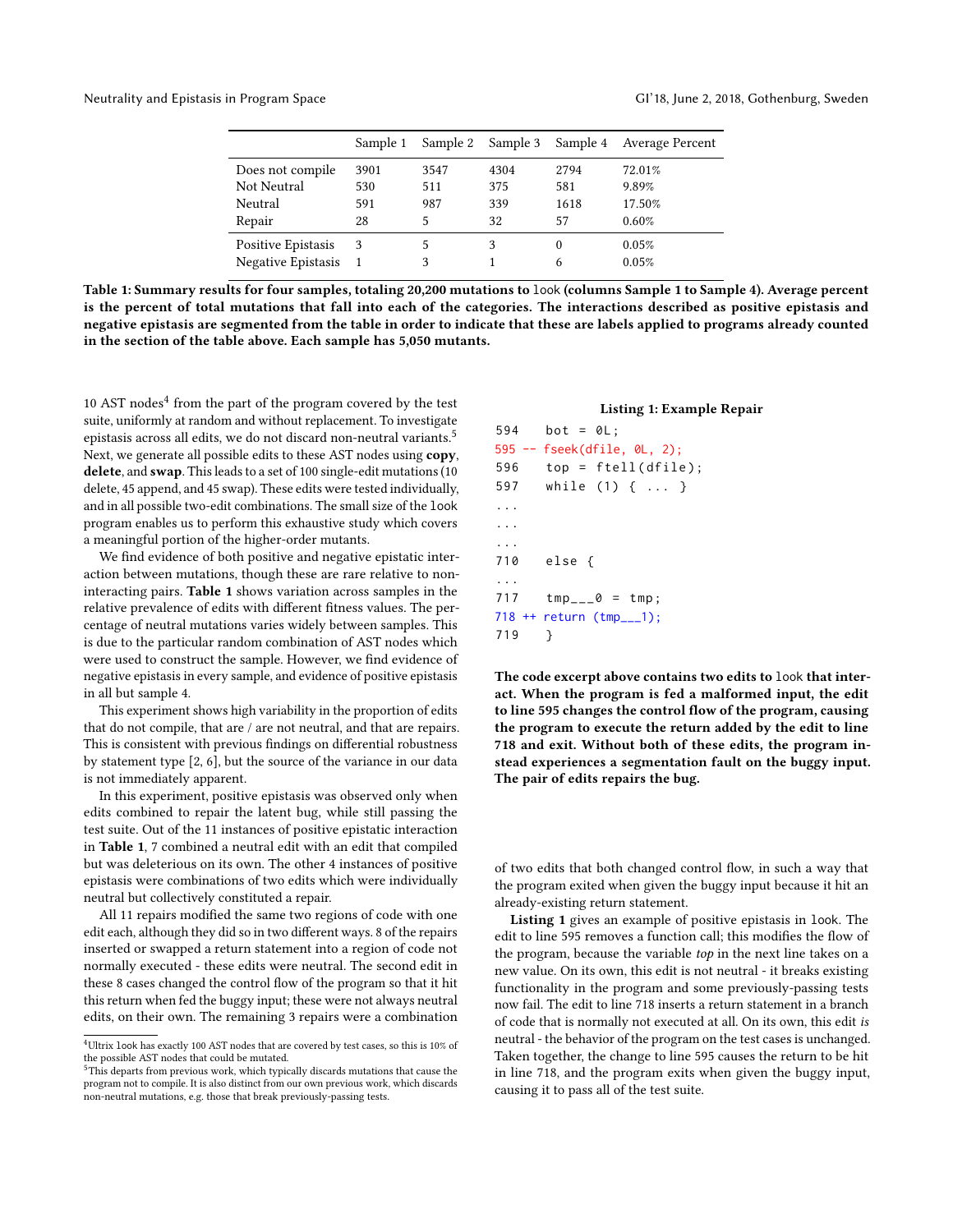GI'18, June 2, 2018, Gothenburg, Sweden Joseph Renzullo, Westley Weimer, Melanie Moses, and Stephanie Forrest

|                                          | ccrypt                       | look                           | merge                        | units                        | zune                          |
|------------------------------------------|------------------------------|--------------------------------|------------------------------|------------------------------|-------------------------------|
| Does not compile                         | 81.91% (16545)               | 72.01% (14546)                 | 76.35% (15422)               | 86.58% (17489)               | $6.75\%$ (1363)               |
| Not Neutral                              | 8.69% (1756)                 | 9.89% (1997)                   | 20.69% (4180)                | 9.90% (1999)                 | 85.97% (17365)                |
| Neutral                                  | 8.83% (1783)                 | 17.50% (3535)                  | $2.96\%$ (598)               | $3.52\%$ (712)               | 7.15% (1444)                  |
| Repair                                   | $0.57\%$ (116)               | $0.60\%$ (122)                 | $0.00\%$ (0)                 | $0.00\%$ (0)                 | $0.14\%$ (28)                 |
| Positive Epistasis<br>Negative Epistasis | $0.00\%$ (0)<br>$0.00\%$ (0) | $0.05\%$ (11)<br>$0.05\%$ (11) | $0.01\%$ (2)<br>$0.00\%$ (0) | $0.00\%$ (0)<br>$0.00\%$ (0) | $0.12\%$ (24)<br>$0.00\%$ (0) |

Table 2: Each program (ccrypt, look, merge, units, and zune) was mutated 20,200 times and evaluated against its test suite. The sampling procedure was the same as described in Section 4.1. Data are reported as the percentage of all mutations to that program which fall into the category described by the row labels (with raw counts in parentheses).

## 4.2 Epistasis in Other Programs

In order to investigate whether the results from our analysis of 20,200 variants of look generalized, we repeated the analysis with four other programs: ccrypt, merge, units, and zune. The sampling strategy used is identical to the one described in Section 4.1. Results are summarized in Table 2.

The data produced by the mutants of zune was similar to the data for look discussed in the previous section. Two of the twenty-eight repairs (7%) were the result of positive epistasis, comparable to the 9% of repairs found for look in this way. ccrypt and units exhibited no epistatic interaction, and merge had two cases of positive epistasis, but no repairs. One salient feature of these results is that they highlight the fact that not all positive epistasis leads to repair; often, two edits may be deleterious on their own but neutral when combined, especially if they counteract one another. A common example we observed was one edit which restored functionality which had been deleted or moved by another edit.

In Table 2, no repairs were found for merge or units, suggesting that not all defects are easily repaired with a small number of evaluations - e.g. the peaks in the fitness landscape for some problems may be rarer (or more distant from the original program) than are those for other problems. In order to investigate this, we ran a very large sample of the fitness landscape for merge. Table 3 shows the results of 1,000,000 mutations applied to merge, of which 4,900 are single-edit mutations (an exhaustive sample) and the remainder are double-edit mutations (approximately four percent of all possible two-edit pairs).

We find 106 repairs to the defect in merge (an infinite loop on certain classes of input), of which three were single-edit mutations and 103 were double-edit mutations. Interestingly, all but two of the 103 double-edit patches which repair the bug are attributable to the three single-edit mutations, combined with other, neutral mutations. Two of the double-edit patches were the result of epistasis; in both patches, one neutral mutation interacted with one non-neutral mutation to produce a repair. This raised the question of how many of the unique repairs we find belong to each category, which we consider in Table 4. These double-edit patches also suggest that traversing a neutral network can help discover unique solutions, since some of the unique solutions we observed contain edits which are individually non-neutral and in combination effect a repair. Methods which evaluate individual mutations in isolation will tend to discard these non-neutral edits, some of which which have the

|                    | single edits  | double edits    |
|--------------------|---------------|-----------------|
| Does not compile   | 60.04% (2991) | 74.36% (739988) |
| Not Neutral        | 26.53% (1300) | 23.44% (233290) |
| Neutral            | 12.37% (606)  | 2.18% (21719)   |
| Repair             | $0.06\%$ (3)  | $0.01\%$ (103)  |
| Positive Epistasis | N/A           | $0.00\%$ (30)   |
| Negative Epistasis | N/A           | $0.00\%$ (13)   |
|                    |               |                 |

Table 3: We report results for 1,000,000 mutants of merge. All of the possible single-edit mutations (4,900) and approximately 4% (995,100) of the possible double-edit mutations were evaluated. Data are reported as the percentage of all mutations to that program which fall into the category described by the row labels (with raw counts in parentheses).

potential to combine productively with other mutations: they are partial solutions.

|                          |     |    | ccrypt look merge zune total |                                 |
|--------------------------|-----|----|------------------------------|---------------------------------|
| Single Edit<br>Epistasis | - 3 | 11 | 3                            | $37.50\%$ (9)<br>$62.50\%$ (15) |

Table 4: Unique repairs to ccrypt, look, merge, and zune. Data for merge represents 1,000,000 mutants, and units was omitted since no repairs were found. Data for the remaining programs represents 20,200 mutants. The rightmost column reports the percent of total unique mutations that were a result of single edits and epistasis.

In order to assess the uniqueness of a repair, we consider the edits to the program that each contains. If a single-edit patch repairs the defect in the program, then it is categorized as a single edit in Table 4. Similarly, if a pair of edits repairs a program, but one is neutral and one on its own is a repair, then we classify this as a single edit. This is similar to the approach taken by le Goues et al. [\[14\]](#page-7-1) for patch minimization. If, however, a patch requires both of its constituent edits in order to repair the defect, then we categorize this as epistasis. The hundreds of candidate repairs that were discovered by our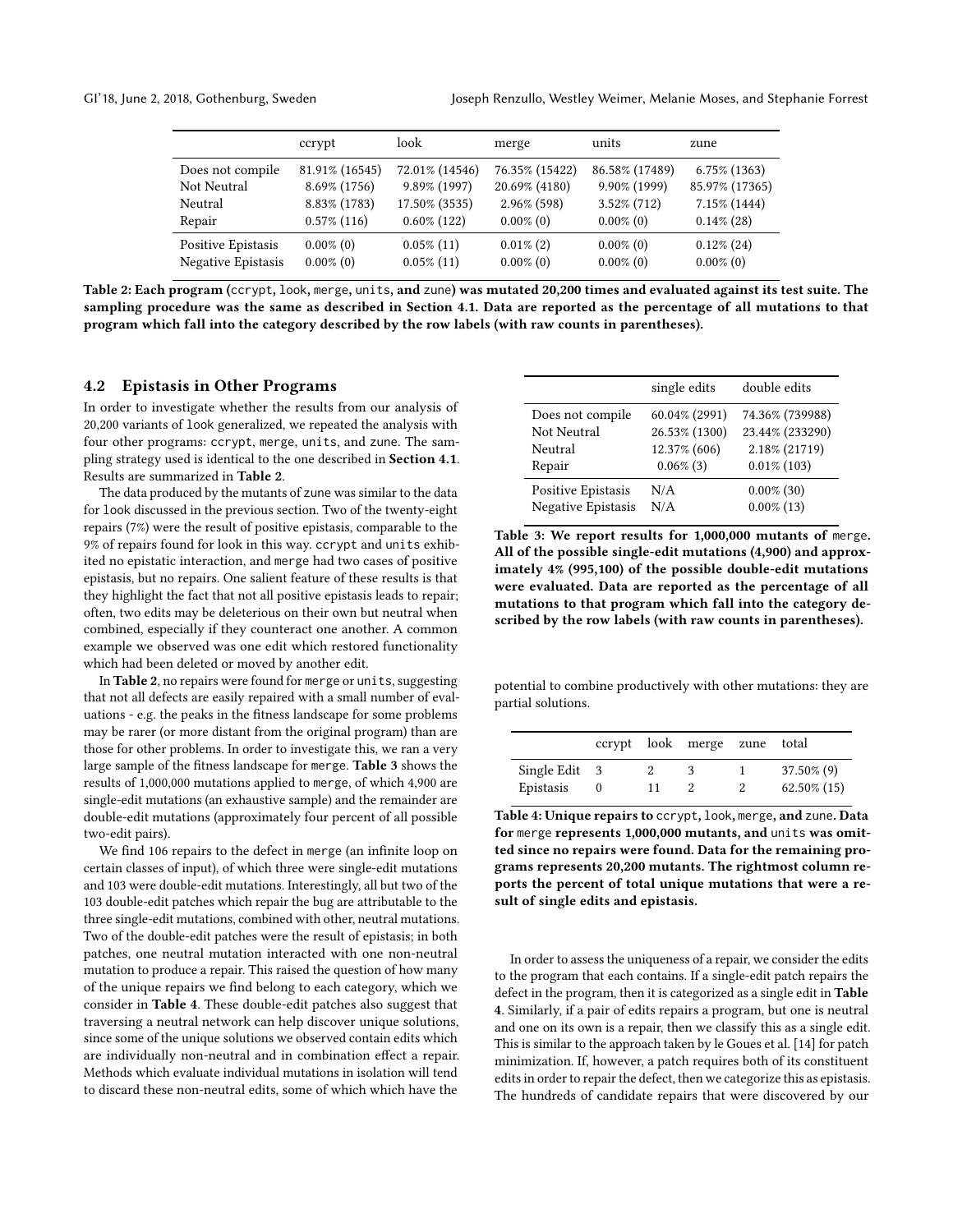Neutrality and Epistasis in Program Space GI'18, June 2, 2018, Gothenburg, Sweden

analysis collapse down by an order of magnitude (from 372 to 24). Most of the discovered single-edit repairs are functional duplicates; they contribute little to the diversity of solutions discovered. 62.50% of the unique repairs we found were the result of epistasis, and most of these (11 of 15) contained at least one non-neutral edit.

Epistatic interaction between multiple edits has been observed in other cases, e.g. [\[4\]](#page-7-26) and Section 4.4 in [\[20\]](#page-7-28), and we have found that it is a significant component of the objective space for bug repair. 9% of all of the repairs we found for look (and 4.63% of all repairs to all programs described in this paper) were the result of two interacting edits. Moreover, in Sample 2 described in Table 1, all 5 of the repairs were instances of positive epistasis. Even if rare as a percentage of search space, we believe that epistatic interactions are common with respect to programs of interest for bug repair. Our experiment demonstrates how to measure epistasis in computer programs, and further application of this approach may reveal exploitable patterns in the interactions between mutations.

## 5 LIMITATIONS AND FUTURE WORK

## 5.1 Optimal Traversal of Neutral Spaces

There is existing theoretical work on neutral spaces and how to study them statistically, e.g. [\[7,](#page-7-29) [21,](#page-7-30) [27\]](#page-7-31). We have not yet formalized our mutation operators in a way that allows us to take advantage of this body of theory. Because we represent programs as ASTs and mutations correspond to actions programmers take when editing code, it is not trivial to make the mapping. For example, reversibility is a common assumption, but deleting a program statement is not naturally reversible. In the future, determining these correspondences could allow us to take advantage of this existing body of theoretical work.

## 5.2 Large Sample Spaces

The sample space of single edits to a program grows rapidly with program size  $O(n^2)$ , and for pairs of edits this compounds to  $O(n^4)$ , where  $n$  is the number of AST nodes in the program that are exercised by test cases. For even a small program like look, which has 100 such nodes, the space of possible pairs of edits is  $10^8$ . We have not systematically evaluated the most efficient way to sample the space of possible mutations. For tractability, we performed experiments on a small number of relatively small programs; identifying reasonable sampling strategies will allow our approach to be scaled up to larger programs with more expensive test suites.

#### 5.3 Higher-Order Mutants

We present results for single-edit mutants and double-edit mutants. It is unclear whether the rates of interaction we observed between pairs of edits will generalize to additional mutations, or whether higher-order epistatic interactions will be constructive or destructive.

#### 5.4 Evolvability of Software

Our results suggest that some properties of evolved biological systems (neutral networks, mutational robustness, epistasis) are present in extant software to some extent. We conjecture that these same properties are a key reason why tools like GenProg can search effectively for repairs using evolutionary computation. We don't yet understand how or if these properties relate to human evolvability of software, a link which could potentially lead to more human-like and human-readable patches.

# 6 CONCLUSION

The ability of biological organisms to maintain functionality across a wide range of environments and to adapt to new environments is unmatched by engineered systems, even by those developed using Evolutionary Computation (EC) methods, which seek to mimic the natural evolutionary process. By studying the role of robustness in the context of computational artifacts, demonstrating the existence of neutral networks and their traversability, and translating and applying a method for measuring epistatic interaction between edits, this paper takes an initial step toward understanding and enhancing the use of biological distributed algorithms for genetic improvement.

Section 2 discussed the theoretical foundation for bridging evolutionary biology and software engineering; in particular, we argued that the concepts of mutational robustness and neutrality apply in both disciplines. Section 3 described how to study neutral networks of computer programs quantitatively, and observed that they have several properties of interest. Section 4 characterized the role of epistasis in some bug repairs. Our approach revealed that nearly 1 in 10 of the repairs we found to a latent bug in look arose from epistatic interaction between two mutations, some of which individually harm fitness (compensatory mutations). Additionally, our experiments revealed that the majority of unique repairs were epistatic, and that of these epistatic repairs a majority contained non-neutral edits. This reinforces the importance of neutral networks for exploring fitness landscapes like the ones we measure in this paper: accumulating neutral mutations, which interact with other, as-yet-untested mutations allows the process to discover unique solutions which are not accessible otherwise.

As we apply techniques in genetic improvement to larger software bases and more complex bugs, it will become important to combine single mutations into higher-order edits, capable of effecting complex repairs. Although we restricted our attention here to small programs that admit exhaustive searches, we hypothesize that these results will generalize to larger programs, and hope that this work encourages such investigations in the future.

The multiple, roughly-equivalent repairs to the same bug we described in Section 4 provide a motivating example of the degeneracy between specification and programs, which mirrors the degeneracy between genotype and phenotype in biology. This degeneracy is believed to be the source of mutational robustness in biological systems and, we argue, similarly for computational systems. There are an infinite number of programs that can implement any given specification. Our study highlights this degeneracy for software and the way it enables effective automated search for software repairs. Importantly, software that is neutral with respect to one criterion, e.g. functionality, is not necessarily neutral with respect to nonfunctional properties such as run-time or power efficiency [\[29,](#page-7-32) [31\]](#page-7-33).